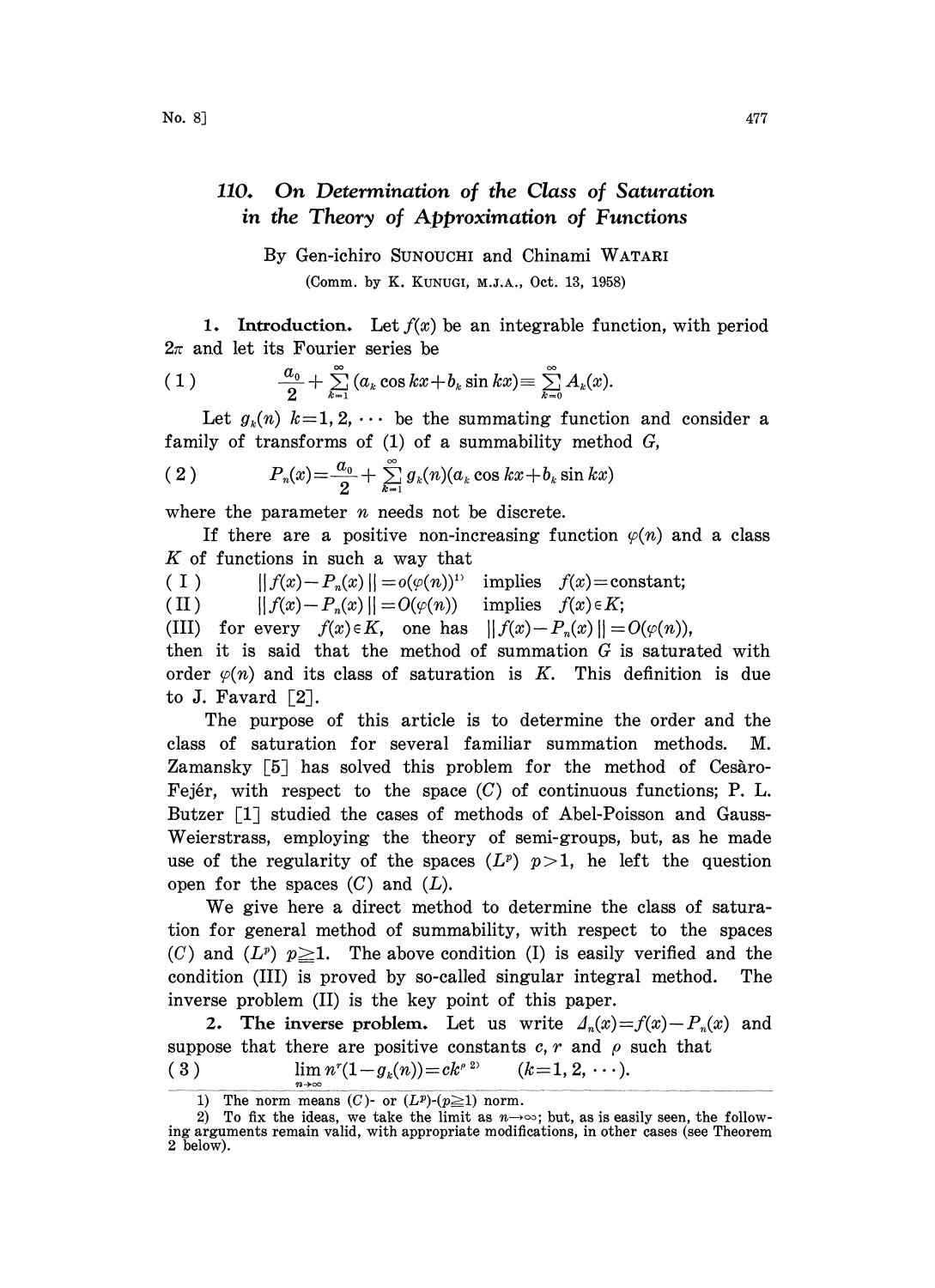478 G. SUNOUCHI and C. WATARI [Vol. 34,

(i) If 
$$
|| d_n(x)|| = o(n^{-r})
$$
, then we have  

$$
a_k(1 - g_k(n)) = \frac{1}{\pi} \int_{-\pi}^{\pi} A_n(x) \cos kx \, dx = o(n^{-r}), \ (k = 1, 2, \dots)
$$

and, comparing this with (3), we see

$$
a_k=0
$$
 and similarly  $b_k=0$   $(k=1, 2, \cdots)$ 

and consequently we have  $f(x)=a_0/2$ . Thus the condition (I) is verified.

(ii) Suppose now  $||A_n(x)||=O(n^{-r})$  and let  $N. Taking the N-th$ arithmetic mean  $\sigma_N[x; \Lambda_n]$  of the series

$$
(4) \qquad \qquad d_n(x) \sim \sum_{k=1}^{\infty} (1 - g_k(n)) A_k(x),
$$

we have

$$
\sigma_N[x; \Delta_n] = \sum_{k=1}^N (1 - g_k(n)) A_k(x) \Big(1 - \frac{k}{N+1}\Big).
$$

Because it is well known that  $||\sigma_N[x; F]|| \le ||F||$  (for the spaces (C) and (L), this is trivial; for  $(L^p)$   $p>1$ , we have only to apply Jensen's inequality), our hypothesis on  $\Lambda_n(x)$  yields

$$
\sum_{k=1}^N (1 - g_k(n)) A_k(x) \left(1 - \frac{k}{N+1}\right) \Big\| = O\Big(\frac{1}{n^r}\Big)
$$

in other words

$$
\left\|\sum_{k=1}^N n^r(1-g_k(n))A_k(x)\Big(1-\frac{k}{N+1}\Big)\right\|=O(1),
$$

from which it results that, evidently for the space  $(C)$  and by means of Fatou's lemma for  $(L^p)$   $p \geq 1$ ,

$$
\left\| \sum_{k=1}^N \lim_{n \to \infty} n^r (1 - g_k(n)) A_k(x) \left( 1 - \frac{k}{N+1} \right) \right\| = O(1)
$$
  

that is to say

$$
\left\|\sum_{k=1}^N k^{\rho}A_k(x)\Big(1-\frac{k}{N+1}\Big)\right\|=O(1).
$$

Denoting by  $f^{[r]}(x)$  the trigonometric series  $\sum_{k=1}^{\infty} k^r A_k(x)$ , we see that this is nothing but  $|| \sigma_N[x; f^{[p]}] || = O(1)$ , and the latter is equivalent respectively to

 $f^{[r]}(x)$  is the Fourier series of a bounded function (for the space  $(C)$ )  $f^{[\rho]}(x)$  is the Fourier series of a function in  $(L^p)$ 

(for the space  $(L^p)$ ,  $p>1$ )  $f^{[\rho]}(x)$  is the Fourier-Stieltjes series of a function of bounded variation  $(f \text{or} \text{the space } (L)).$ 

See for example  $[7, \S_{\S}4, 31-4, 33]$ .

3. The method of Cesàro-Fejér summation

In this case we have

$$
P_n(x) = \sum_{k=0}^n \left(1 - \frac{k}{n+1}\right) A_k(x) = \frac{1}{2(n+1)\pi} \int_{-\pi}^{\pi} f(x+t) \left\{\frac{\sin((n+1)t/2)}{\sin(t/2)}\right\}^2 dt
$$

and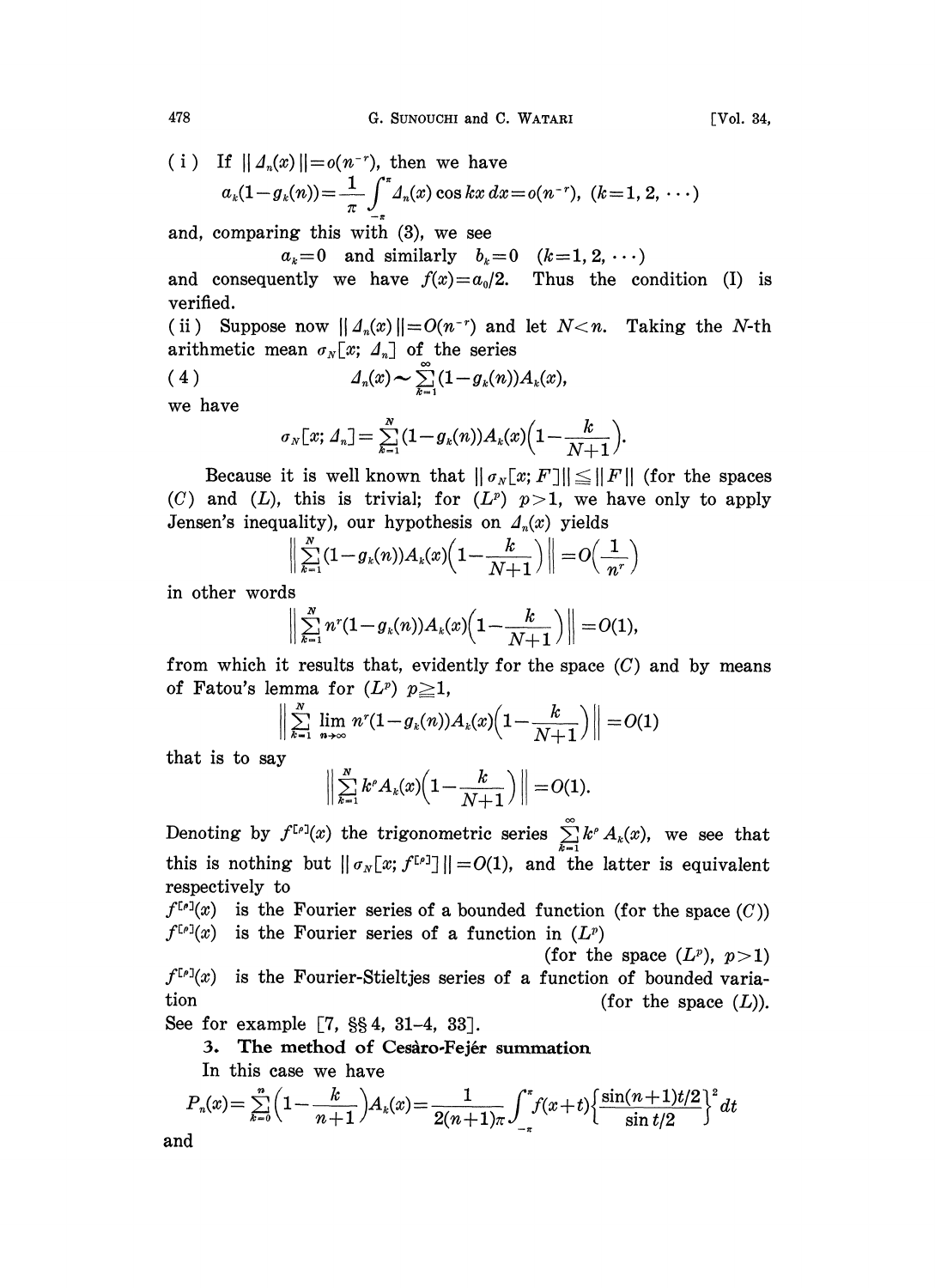$$
g_k(n) = \left(1 - \frac{k}{n+1}\right), \quad \lim_{n \to \infty} n(1 - g_k(n)) = k.
$$

The considerations of the preceding section yield (i) if  $|| \Delta_n(x) || = o(1/n)$ , we have  $f(x) = constant$ ; (ii) if  $|| \Delta_n(x) || = O(1/n)$ , we have  $f'(x) \in B$  i.e.  $f(x) \in \text{Lip } 1$  (for the space  $(C)$ )  $\widetilde{f}'(x) \in L^p$  i.e.  $\widetilde{f}(x) \in \text{Lip}(1, p)$  (for the space  $(L^p)$ ,  $p > 1$ )  $\widetilde{f}'(x) \in S$  i.e.  $\widetilde{f}(x) \in BV$  (for the space  $(L)$ )

respectively. The inverse is known to be true, see A. Zygmund  $[6]$ . Thus we have

**Theorem 1.** The method of Cesaro-Fejér summation is saturated; its order of saturation is  $n^{-1}$ , its class of saturation is the class of functions  $f(x)$  for which

 $f(x) \in \text{Lip 1}$  (for the space  $(C)$ )  $\widetilde{f}'(x) \in L^p$  or  $f'(x) \in L^p$  (for the space  $(L^p)$ ,  $\infty > p > 1$ )  $\widetilde{f}(x) \in BV$  (for the space (L)),

respectively.

In a manner similar to that in which we have proved the above theorem, we may show the following theorems.

The Abel-Poisson mean of 
$$
\mathfrak{S}[f]
$$
 is  
\n
$$
P_r(x) = \sum_{k=0}^{\infty} A_k(x) r^k = \frac{1}{2\pi} \int_{-\pi}^{\pi} f(x+t) \frac{(1-r^2)}{1-2r\cos t + r^2} dt \quad (0 \le r < 1)
$$

and  $g_k(r)=r^k$ . Thus we have

Theorem 2. The method of Abel-Poisson summability is saturated; its order of saturation is  $(1-r)$ , its class of saturation is identical with that of the method of Cesaro-Fejér summability.

The Riesz mean  $(R, n^e, \lambda)$  of  $\mathfrak{S}[f]$  is

$$
R_n(x) = \sum_{k=0}^n \left(1-\left(\frac{k}{n}\right)^p\right)^k A_k(x) \quad \text{and} \quad g_k(n) = \left(1-\left(\frac{k}{n}\right)^p\right)^k.
$$

**Theorem 3.** The method of Riesz summability  $(R, n^{\rho}, \lambda)$  is saturated; its order of saturation is  $n^{-\rho}$ , its class of saturation is the class of functions  $f(x)$  for which

$$
f^{[r]}(x) \in B
$$
 (for the space (C))  
\n
$$
f^{[r]}(x) \in L^p
$$
 (for the space (L<sup>p</sup>), 1 < p < \infty)  
\n
$$
f^{[r]}(x) \in S
$$
 (for the space (L))

where  $f^{[p]}(x)$  denotes the trigonometric series  $\sum_{k=1}^{\infty} k^{\rho} A_k(x)$ .

Corollary. If  $\rho$  is a positive integer, the class of saturation of the method of Riesz summability  $(R, n^{\rho}, \lambda)$  is the class of those functions  $f(x)$  for which

$$
f^{(p-1)}(x) \in \text{Lip 1} \qquad \text{if } \rho \text{ is even} \qquad \text{(for the space (C))}
$$
\n
$$
\tilde{f}^{(p-1)}(x) \in \text{Lip 1} \qquad \text{if } \rho \text{ is odd}
$$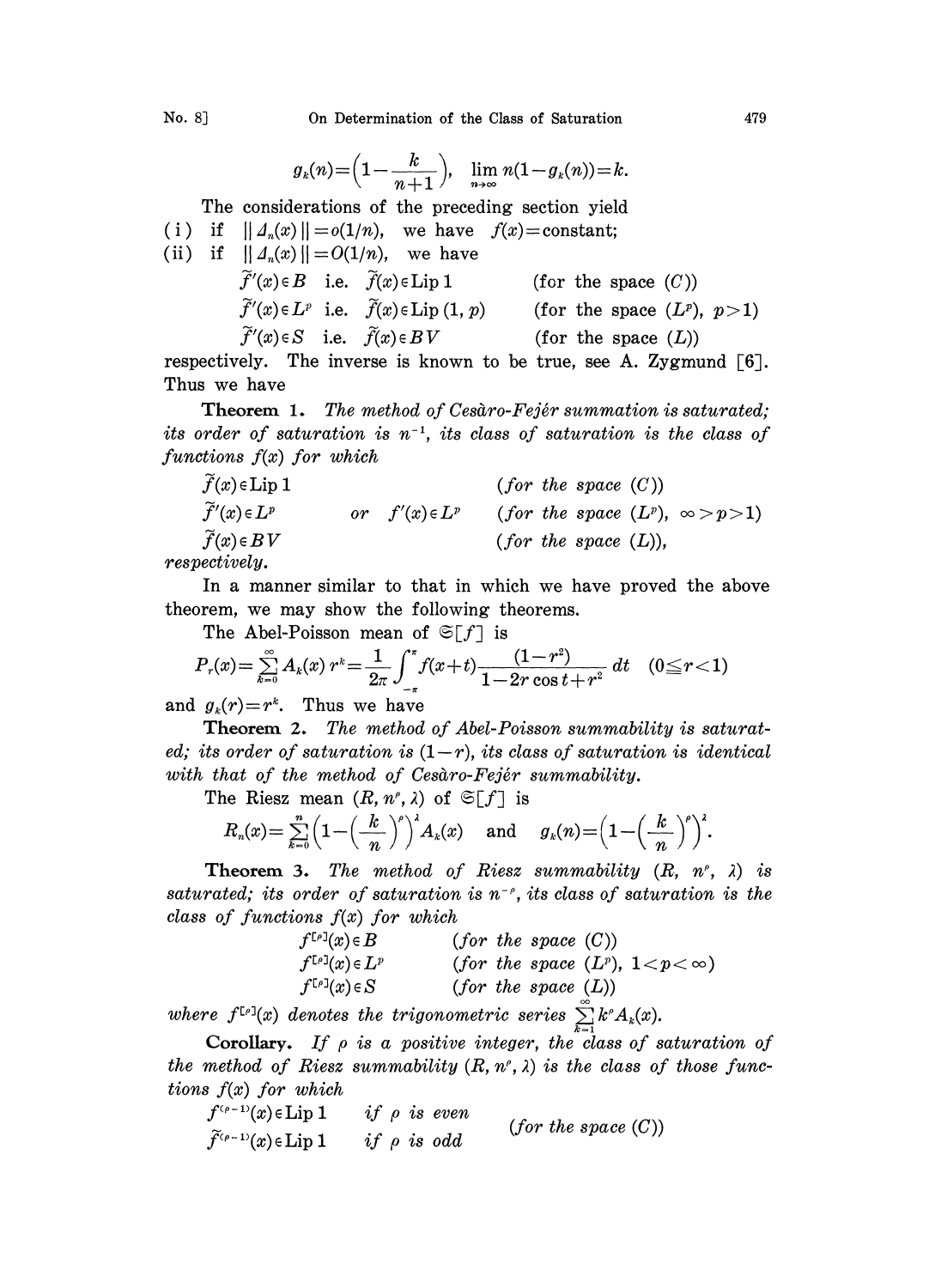$$
f^{(\rho)}(x) \in L^p
$$
 (for the space  $(L^p)$ ,  $1 < p < \infty$ )  
\n
$$
f^{(\rho-1)}(x) \in BV
$$
 if  $\rho$  is even (for the space  $(L)$ ).  
\n
$$
\tilde{f}^{(\rho-1)}(x) \in BV
$$
 if  $\rho$  is odd (for the space  $(L)$ ).

The Gauss-Weierstrass integral of  $f(x)$  is

$$
W(x;\,\xi) = \sum_{n=0}^{\infty} e^{-k^2\xi/4} A_k(x) = \sqrt{\frac{\pi}{\xi}} \int_{-\pi}^{\pi} f(x+t) \, e^{-t^2/\xi} \, dt
$$

and  $g_k(\xi) = e^{-k^2 \xi/4}$ 

Theorem 4. The method of approximation by the Gauss-Weierstrass integral is saturated; its order of saturation is  $\xi$ ; its class of saturation is the class of functions  $f(x)$  for which

> $f'(x) \in \text{Lip 1}$  (for the space  $(C)$ )  $f''(x) \in L^p$  (for the space  $(L^p)$ ,  $1 < p < \infty$ )<br>  $f'(x) \in BV$  (for the space  $(L)$ ) (for the space  $(L)$ )

respectively.

Since the Bernstein-Rogosinski mean of  $\mathfrak{S}[f]$  is defined by

$$
B_n(x) = \frac{1}{2} \left\{ S_n \left( x + \frac{\pi}{2n+1} \right) + S_n \left( x - \frac{\pi}{2n+1} \right) \right\}
$$
  
=  $A_0 + \sum_{k=1}^n \cos \frac{k\pi}{2n+1} A_k(x)$ 

we have  $g_k(n) = \cos \frac{k\pi}{2n+1}$  and

Theorem 5. The method of approximation by the Bernstein-Rogosinski mean of  $\mathfrak{S}[f]$  is saturated; its order of saturation is  $n^{-2}$ , and its class of saturation is the class of those functions  $f(x)$  for which

$$
f'(x) \in Lip 1
$$
 (for the space (C))  

$$
f''(x) \in L^p
$$
 (for the space (L<sup>p</sup>), 1 < p < \infty)  

$$
f'(x) \in BV
$$
 (for the space (L))

respectively.

Since the integral of de la Vallée Poussin is defined by

$$
V_n(x) = \frac{h_n}{2\pi} \int_{-\pi}^{\pi} f(x+t) \cos^{2n} \frac{t}{2} dt
$$
  
= 
$$
\sum_{k=0}^{n} \frac{(n!)^2}{(n-k)!(n+k)!} A_n(x) \qquad \left( h_n = \frac{2n(2n-2)\cdots 4\cdot 2}{(2n-1)(2n-3)\cdots 3\cdot 1} \right),
$$
  

$$
g_k(n) = \frac{(n!)^2}{(n-k)!(n+k)!} = 1 - \frac{k^2}{n} + O\left(\frac{1}{n^2}\right),
$$

we have, as the answer to a problem proposed by P. L. Butzer  $\lceil 1 \rceil$ ,

**Theorem 6.** The method of approximation by the integral of de la Vallée Poussin is saturated; its order of saturation is  $n^{-1}$ , its class of saturation is the class of functions  $f(x)$  for which

$$
f'(x) \in Lip 1
$$
 (for the space (C))  

$$
f''(x) \in L^p
$$
 (for the space (L<sup>p</sup>), 1 < p < \infty)